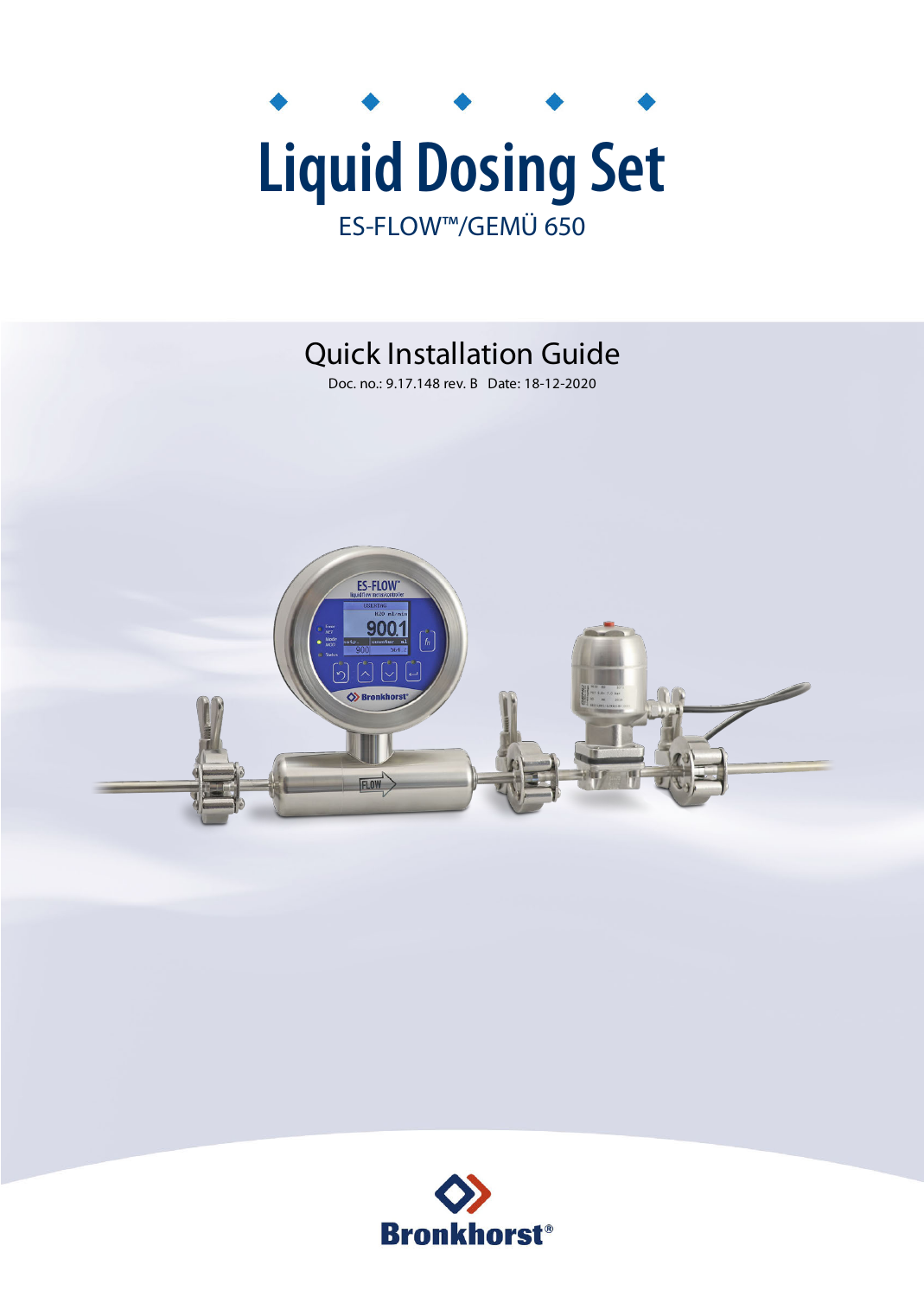# Introduction

### **Intended use**

The ES-FLOW™/GEMÜ 650 Liquid Dosing Set has been developed to accurately measure and control volume flow rates of liquids in a fluid system, applying the media and operating conditions (e.g. temperature, pressure) as specified at ordering time.

Any other use than mentioned here is considered unintended.

Bronkhorst High-Tech B.V. cannot be held liable for any damage and/or injury resulting from unintended, improper or unsafe use, or use with other media and/or under other conditions than specified.

#### **Scope of this guide**

This document contains general attention points and instructions for assembly of the **ES-FLOW™/GEMÜ 650 Liquid Dosing Set**. It aims to provide information which, due to the specific nature of the assembly, is not included in the documentation of the individual components. It does not in any way replace the manuals for the individual components; for correct installation, operation and maintenance the respective manuals are indispensable.

| Scope of delivery |                                                            | Art. no.             |
|-------------------|------------------------------------------------------------|----------------------|
| Physical items:   | ● ES-FLOW™ Ultrasonic Volume Flow Controller               | 7.11.674             |
|                   | • GEMÜ 650 MG8 Diaphragm Valve (control valve)             | 2.17.421 / 422 / 423 |
|                   | • Festo VEAA Proportional Pressure Regulator               | 2.17.424             |
|                   | • Festo 4 mm OD Push Fitting                               | 2.04.804             |
|                   | • Festo flexible tube 4 mm OD, 2 m                         | 2.13.234             |
|                   | • Actuation cable 4-pin M8 male/female, 2 m                | 7.03.764             |
| Documentation:    | ● Manual ES-FLOW™ Ultrasonic Volume Flow Controller        | 9.17.145             |
|                   | • Manual GEMÜ 650 Diaphragm Valve (operating instructions) |                      |
|                   | • Manual Festo VEAA Proportional Pressure Regulator        |                      |
|                   |                                                            |                      |



· The ES-FLOW™ manual can be downloaded from the Bronkhorst website (**www.bronkhorst.com/downloads/**).

· The manuals for the control valve and the pressure regulator can be downloaded from the websites of their respective manufacturers.

#### **Additional accessories (not included)**

- · Plug-in Power Supply 24 Vdc (PiPS; art. no. 7.03.777)
- 3x Tri-Clamp clamp matching the individual components
- · 3x matching Tri-Clamp gasket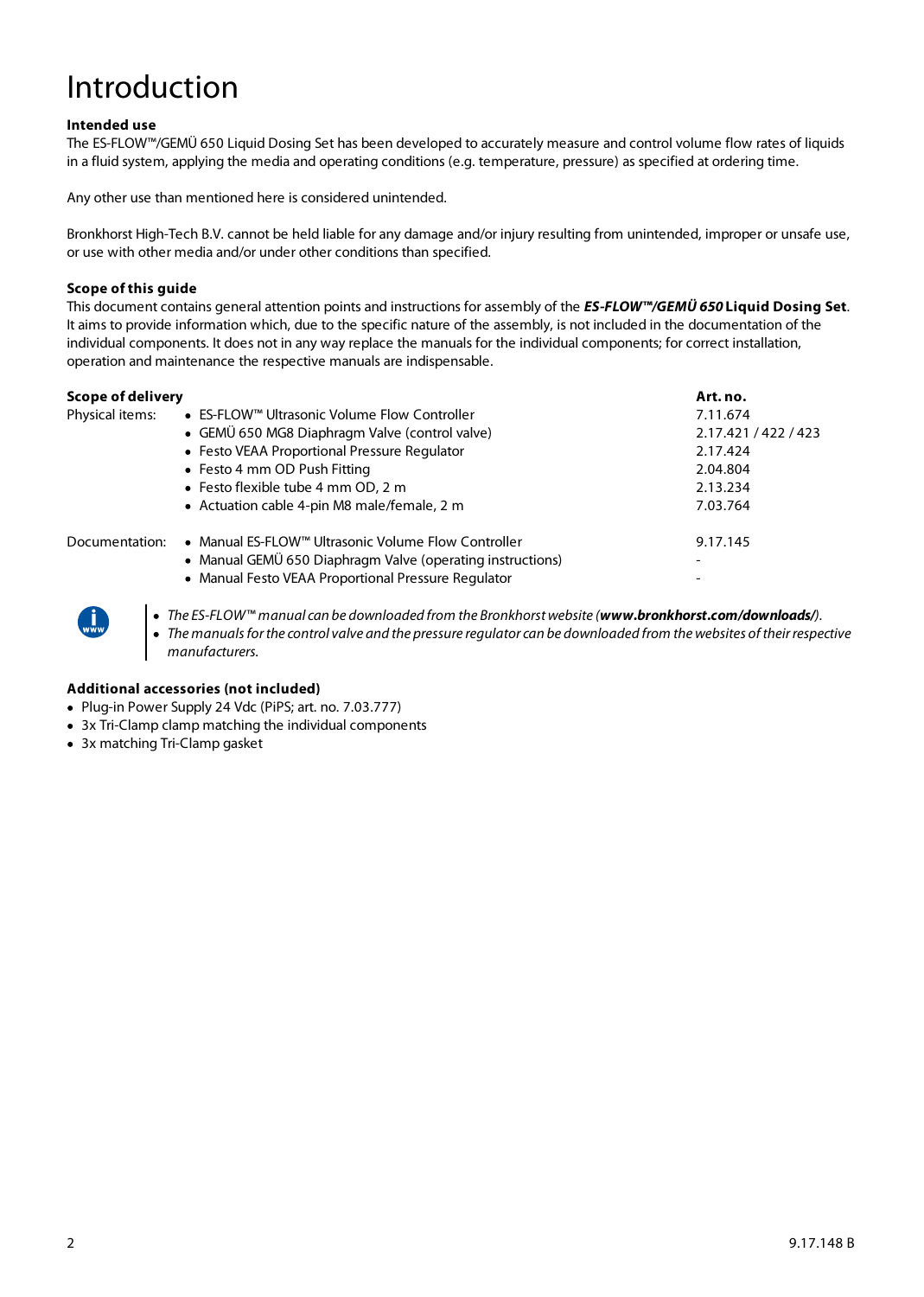# Safety precautions



**Please read this document entirely and carefully before installing and operating the equipment. Not following the guidelines could result in personal injury and damage to the product and the system(s) it is incorporated in or connected with.**

### **General**

- · The product(s) described in this document may only be used by qualified personnel who are familiar with combined fluid and electrical systems and who recognize the associated hazards (e.g. (high) fluid pressure, electric shock).
- · The end user is considered to be familiar with the required safety precautions to prevent damage and/or injury while working with the process media (as described in the associated Material Safety Data Sheets) and the equipment.
- · The end user is responsible for taking the necessary safety precautions and proper use of appropriate (personal) protective equipment.
- · The equipment and its accessories must be used in accordance with their intended use, specifications and operating instructions.
- · Individual instruments may not be disassembled or modified in any way for any purpose. Any unauthorized modification, for any purpose whatsoever, will be considered unintended and improper use, will void warranty and cancel the manufacturer's liability. Unauthorized modifications can undo safety features, compromise system specifications (such as ingress protection rating) and cause failure to comply with applicable laws, regulations and directives.
- · If the product is defective or otherwise does not meet your requirements, please contact your Bronkhorst representative for assistance or advice.



### **Restraining factors**

The maximum operating pressure and the ingress protection rating (IPxx) of the complete assembly are equal to those of the component with the lowest respective value.

### Overview



This representation shows the ES-FLOW™ from the rear and assumes that the process liquid flows from right to left through the flow controller and the control valve. Depending on the ordered configuration of the ES-FLOW™, the normal flow direction may differ from this assumption, which affects the way in which the components are to be connected in step 2a.